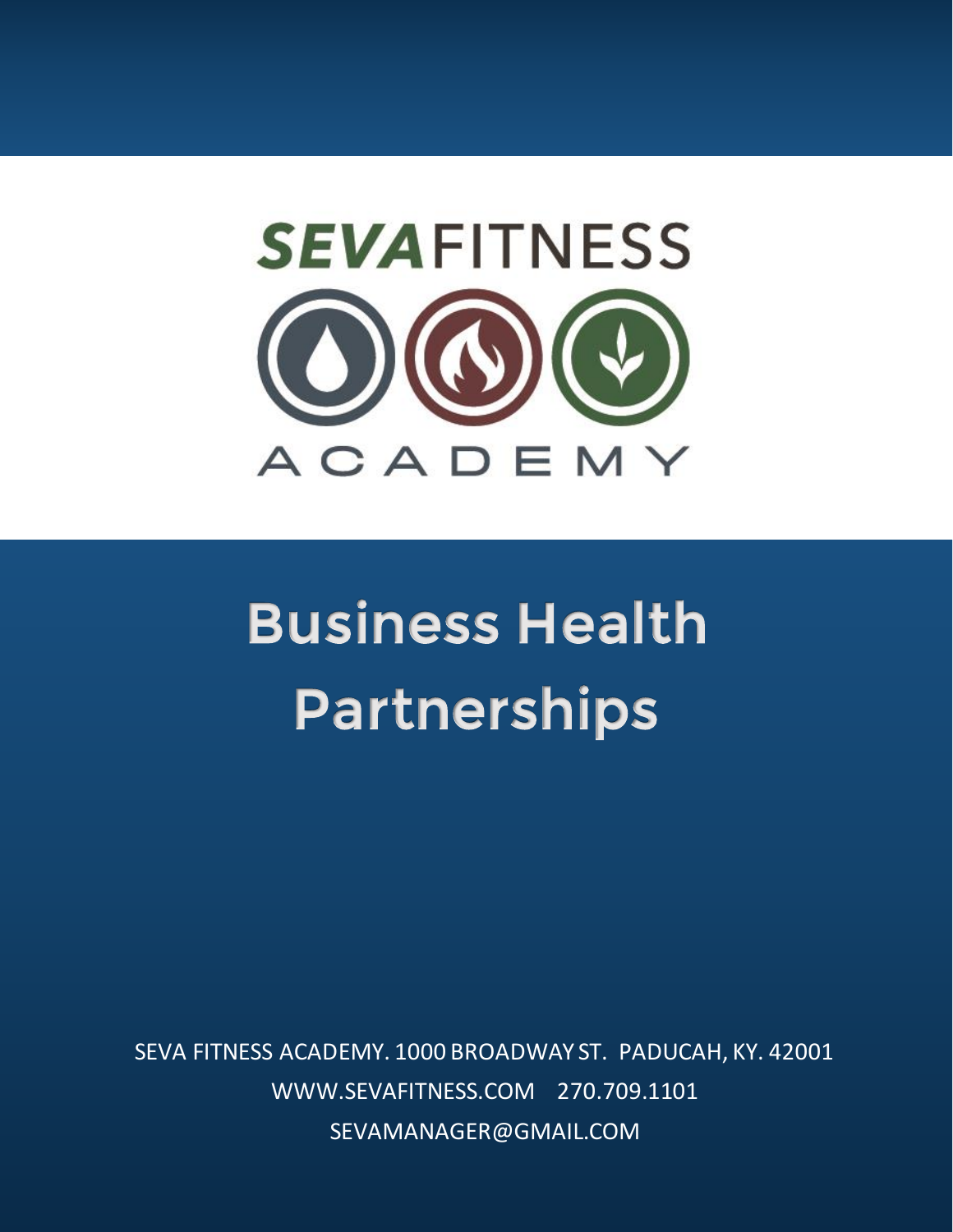# Healthy People Make Healthy Businesses



j

#### Is your team ready to move into a deeper phase of personal development?

 with their own personal well-being. You want your team to feel more engaged in the outcome of your business. We know that starts with them being engaged

 Just like a business the "human machine" has systems, and when those systems work better you have more energy and greater output.

All human performance starts on a biological level.

### Metrics don't move people… People move metrics

"When it comes to behavioral changes there is a human factor that can't be overlooked. Personal health is more than just numbers on a scale, it's about actively pursuing the things you need for a higher quality of life. Health is moving the needle towards behaviors that serve us better, and optimizing the things we devote our time to. It has to be personal."

Eric Romanak, Founder Seva Fitness Author of Live Better Die Slower

"Eric is a master of motivation and a compassionate butt kicker… When you don't believe in yourself and think you cannot break through whatever barrier is in your way, he is there to push you through your self-imposed limitations"

> Jeff, Lawyer and business owner age 44

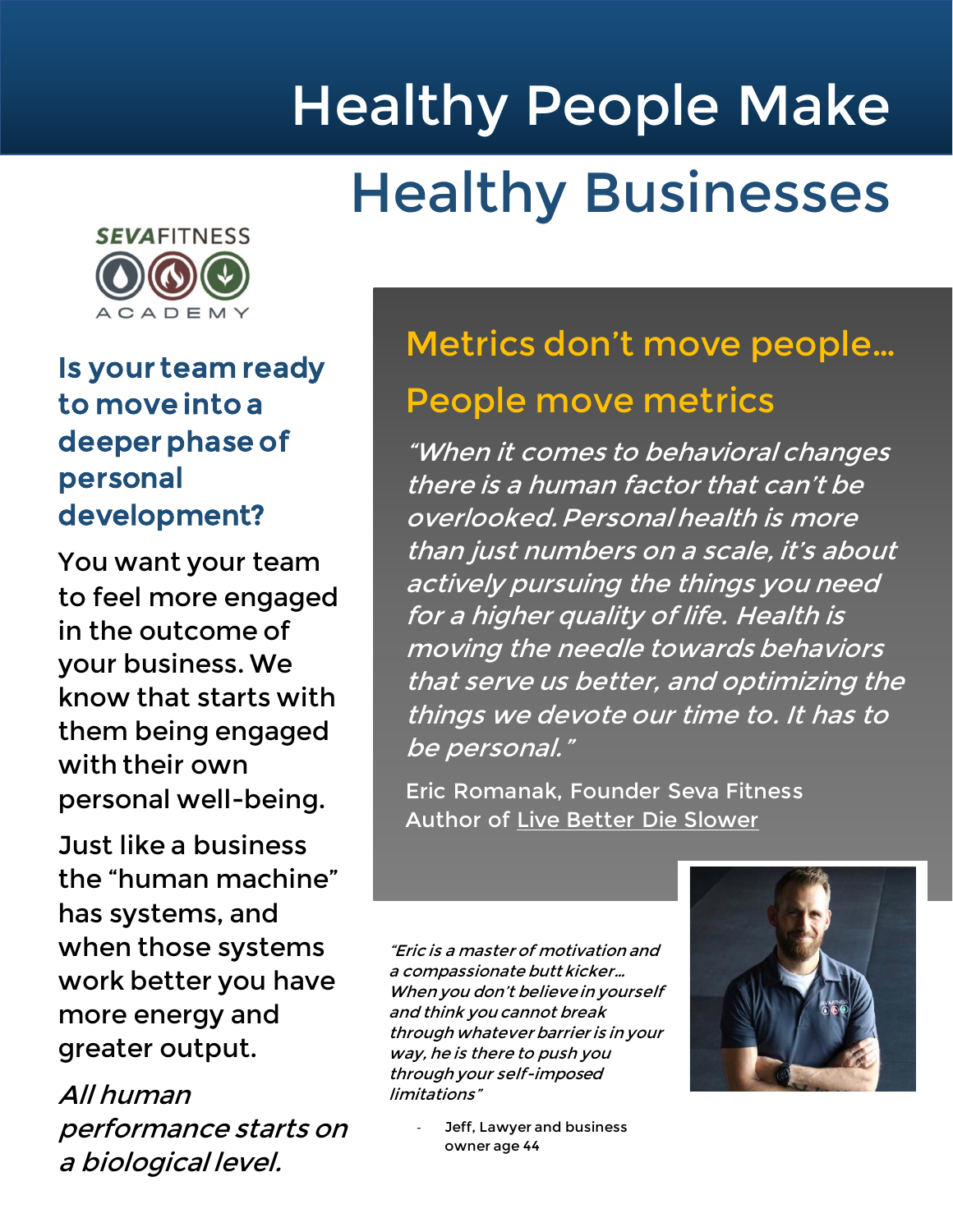## A True Partnership

To us, a true partnership exists because of mutual benefit. We know if your team improves then ultimately ours will benefit too, because "All ships rise with the tide". We don't strive for more clients… We strive for well aligned partnerships.

#### Our Business Partner Services

TED-style speaking presentations: Inspiring, relevant and engaging. Topics can even be customized for your business or seminar

Live Better Die Slower workshops: Helping to align your team with the "True Value of Personal Health"

Surviving the Office workshops: Practical and simple stress management tools rooted in biology

HumanFit workshops: Creating your own custom approach to getting you back on the road to health

Eat Better Live Better workshops: Primary education and practical tips for establishing a better relationship with food

M.T.N. "Moving The Needle" Goal Climbing WOrkshop: A proven system for staying focused and building the steps for a successful project

Private health coaching and small group coaching: remote or onsite

Onsite fitness, yoga/stretching and stress reduction classes: Modifiable exercises suitable for all levels